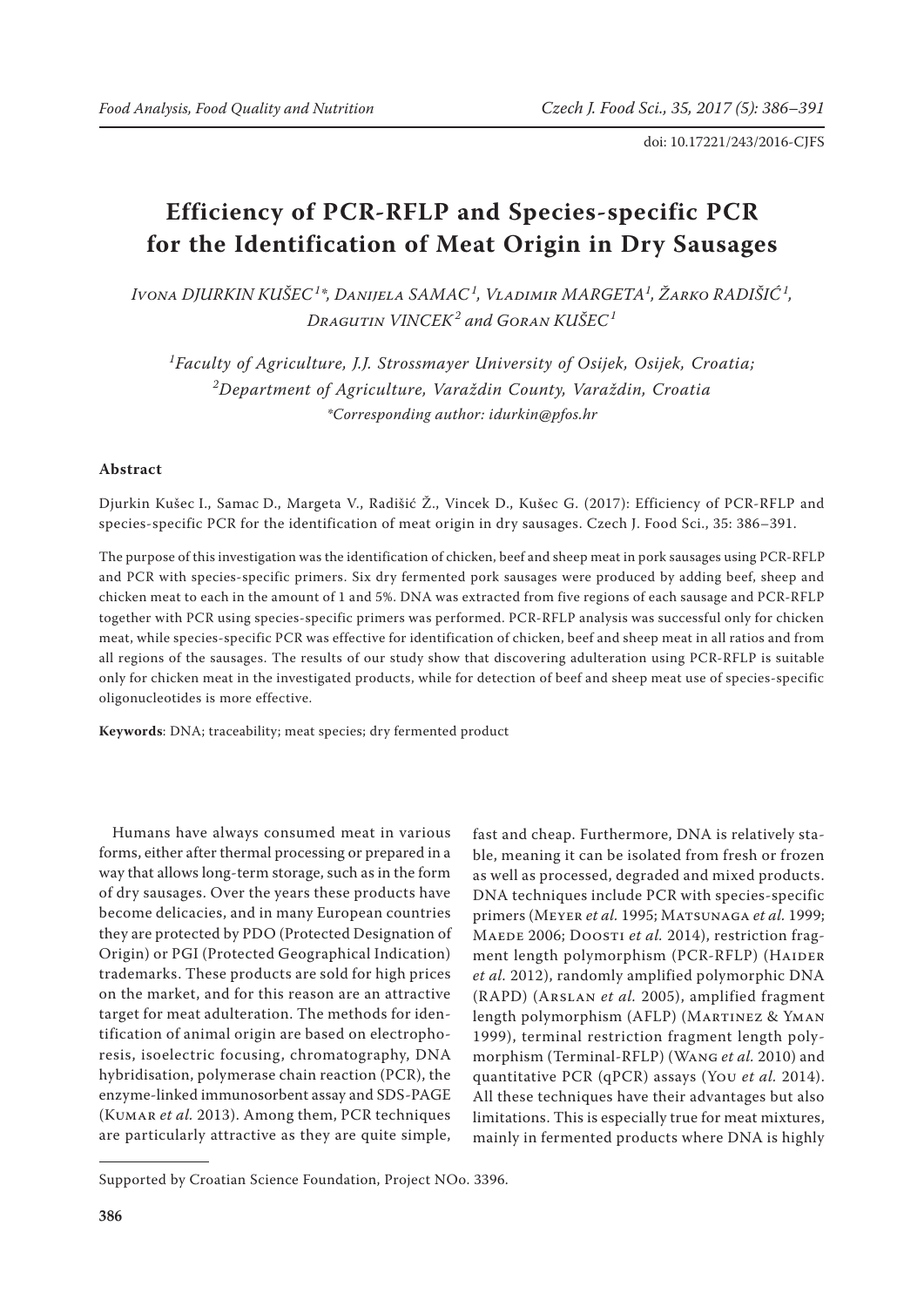prone to degradation due to changes in pH, temperature and other technological operations. After the horsemeat scandal in 2013, a control plan aimed at discovering the adulteration of meat containing beef has been implemented. Moreover, in 2015, the European Commission organised a control plan to assess the prevalence of white fish mislabelling in the EU, as fishery products were identified as high-risk goods for species substitution. Following on from the results of these two coordinated plans, more studies on meat adulteration, especially in products achieving high prices on the market, can be expected. According to EU Commission recommendation 2014/180/EU and the Commission Recommendation of 12.3.2015 on establishing a prevalence of fraudulent practices in the marketing of foods, all samples should be submitted to an initial screening test, while the choice of the test is left to the member state. In the case of raw meat, protein-based methods are a good choice as they can detect minute amounts of foreign meat added to the product (Asensio *et al* 2008; Di Giuseppe *et al.* 2015). However, proteins denature in processed products (subjected to cooking, smoking, salting etc.), which results in a failure to detect foreign meat in investigated products.

Therefore, the aim of this paper was to evaluate the efficiency of PCR-RFLP and species-specific PCR as potential screening test methods for identification of chicken, beef and sheep meat in heterogeneous meat mixtures with pork subjected to different processing operations, such as dry fermented sausages.

# **MATERIAL AND METHODS**

The study was conducted on six traditional Croatian dry sausages. Normally, the sausage is produced from pork, salt, garlic, ground red paprika and pepper, filled into pig *caecum* and exposed to smoking, drying and ripening for at least three months. For the purpose of this investigation, the sausages were produced as specified, but in three sausages pig meat was substituted with 5% and in three sausages with 1% chicken, beef and sheep meat. It is known that during mixing the components become distributed through the sausage in an unpredictable manner, meaning that such small amounts of foreign meat could be distributed for example only in the middle or at one end of the sausage. For that reason, each sausage was cut at five sites and samples for DNA analysis (2 g each) were taken from each of the regions. Samples were homogenised using a mortar and pestle and DNA was extracted using the DNeasy Mericon Food Kit (Qiagen, Germany), as it was shown to be most suitable for the analysis of these kinds of samples (Djurkin Kušec *et al.* 2015). Concentration and purity of the DNA were determined using the Nanophotometer® UV/VIS spectrophotometer (IMPLEN GmbH, Germany). For the PCR-RFLP analysis, a set of universal primers were used (CYTB1 5'-CCA TCC AAC ATC TCA GCA TGA TGA AA-3'; CYTB2 5'-GCC CCT CAG AAT GAT ATT TGT CCT CA-3') for the amplification of the CYTB gene region (Meyer *et al.* 1995). PCR was performed using SapphireAmp® Fast PCR Master Mix (Takara Bio, Inc., Japan) in a 25 µl reaction volume containing 12.5 µl master mix, 9.5 µl water, 5 pmol of each primer and 180 ng of DNA. The PCR was performed on a thermocycler (Eppendorf Mastercycler Gradient; Eppendorf AG, Germany) under the following conditions: 40 cycles of denaturation at 98°C (10 s), annealing at 55°C (30 s), and extension at 72°C (1 min). Obtained PCR products were electrophoresed on 1.5% 0.5 × TBE agarose gels stained with GelRed™ Dropper (Olerup SSP AB, Sweden). Electrophoresis was performed at 90 mV for 1 h, after which the amplicons were visualised with the JY02G Fast Gel Imaging System (Beijing Junyi Dongfang Electrophoresis Co. Ltd., China). Preliminary *in silico* restriction site sequence analysis of the targeted CYTB gene (NCBI accession numbers: NC\_000845.1 for pig, NC\_001323.1 for chicken, NC\_006853.1 for beef, and NC\_001941.1 for sheep) was performed using Webcutter 2.0 (http://rna.lundberg.gu.se/cutter2/). Due to their assumed ability to discriminate between the species of interest and based on previously reported results (Ahmed & El-mezawy 2005; Farag *et al.* 2015), three enzymes were chosen for digestion: *Hae*III*, Rsa*I, and *Hinf*I. The expected restriction fragment lengths are listed in Table 1.

The obtained PCR products of the CYTB gene were digested using the three endonucleases (NEB, UK) in

Table 1. The hypothesised size of the fragment length polymorphisms obtained with three restriction endonuclease

| Species                       | Restriction fragment length (bp) |      |              |  |
|-------------------------------|----------------------------------|------|--------------|--|
|                               | HaeIII                           | RsaI | Hinfl        |  |
| Pig (Sus scrofa<br>domestica) | 74, 132, 153                     | 359  | 359          |  |
| Chicken<br>(Gallus gallus)    | 73, 127, 159 148, 211            |      | 10, 161, 188 |  |
| Beef (Bos taurus)             | 74, 285                          | 359  | 44, 117, 198 |  |
| Sheep (Ovis ovis)             | 73, 127, 159                     | 359  | 63, 296      |  |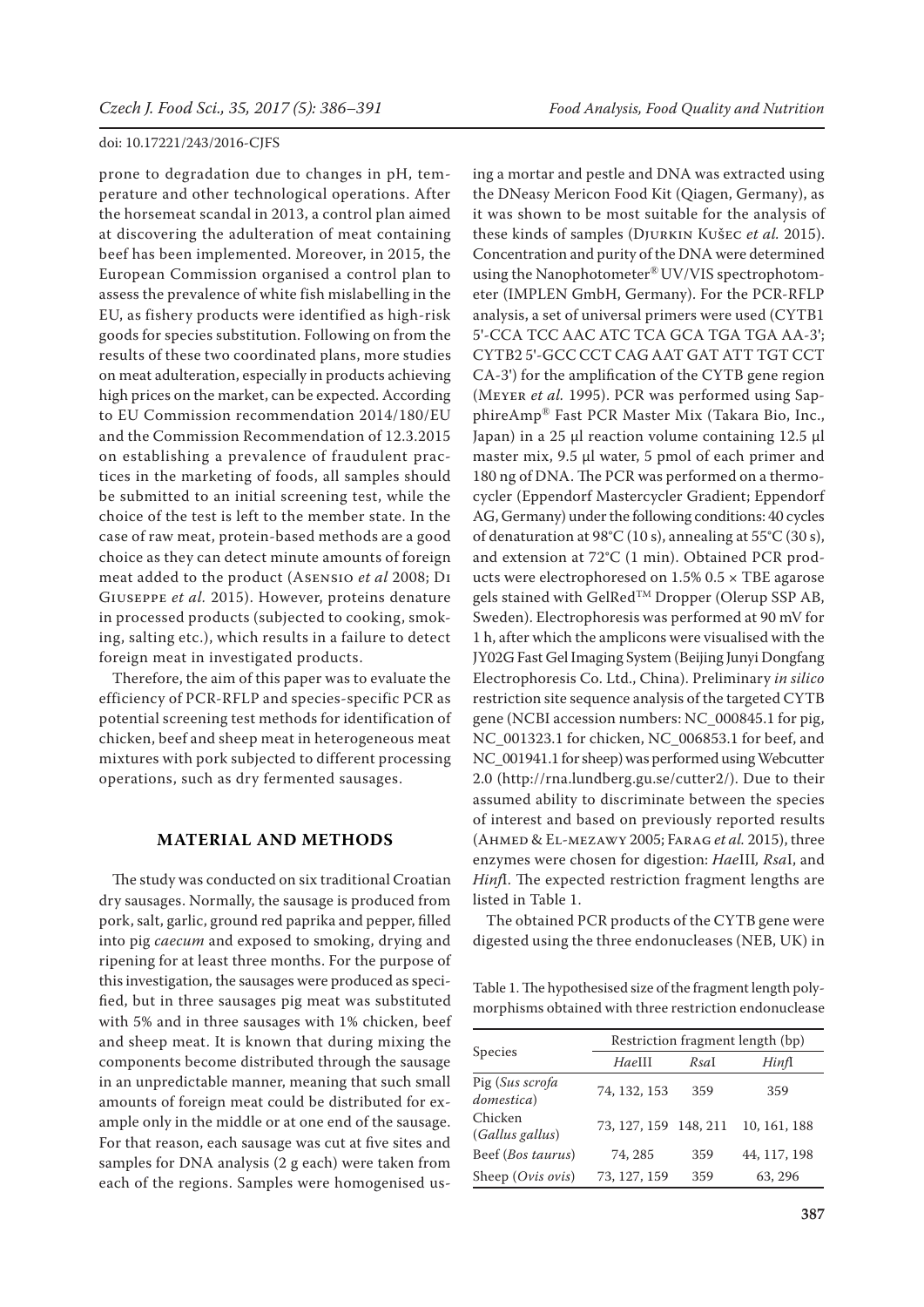| Species                          | Primer sequence                                                     | Product size<br>(bp) | Annealing temperature<br>(°C |
|----------------------------------|---------------------------------------------------------------------|----------------------|------------------------------|
| Chicken ( <i>Gallus gallus</i> ) | F: 5'-GGGACACCCTCCCCCTTAATGACA-3'<br>R: 5'-GGAGGGCTGGAAGAAGGAGTG-3' | 266                  | 69                           |
| Beef ( <i>Bos taurus</i> )       | F: 5'-GCCATATACTCTCCTTGGTGACA-3'<br>R: 5'-GTAGGCTTGGGAATAGTACGA-3'  | 271                  | 63                           |
| Sheep (Ovis ovis)                | F: 5'-ATGCTGTGGCTATTGTC-3'<br>R: 5'-CCTAGGCATTTGCTTAATTTTA-3'       | 2.74                 | 59                           |

Table 2. Primer sequences and expected lengths of the PCR products (Doosti *et al*. 2014)

a total volume of 15 µl containing 12 µl PCR product, 10 × reaction buffer and 1 U of each restriction endonuclease. The reactions were incubated at 37°C for 3 h and resolved on  $2.5\%$  0.5  $\times$  TBE agarose gels stained with GelRed<sup>TM</sup> Dropper (Olerup SSP AB, Sweden). The digests were electrophoresed at 60 mV for 2 h and photographed using the JY02G Fast Gel Imaging System (Beijing Junyi Dongfang Electrophoresis Co. Ltd., China). The restriction analyses were performed at least two times for each of the samples and each of the restriction enzymes.

For the purpose of obtaining specific segments of beef, chicken and sheep DNA, a set of species-specific primers previously reported by DOOSTI *et al.* (2014) were used. The primers together with the expected lengths of the amplified segments are presented in Table 2.

The SapphireAmp® Fast PCR Master Mix (Takara Bio Inc., Japan) was used for the PCR reactions as described for PCR-RFLP analysis. Cycling conditions consisted of 30 cycles of denaturation at 98°C for 10 s, annealing (63°C for beef, 69°C for chicken, and 59°C for sheep) and elongation at 72°C in a thermal cycler (Eppendorf Mastercycler Gradient; Eppendorf AG, Germany).

The obtained PCR products were visualised on a 1.5% 0.5  $\times$  TBE agarose gel stained with GelRed<sup>TM</sup> Dropper (Olerup SSP AB, Sweden) and photographed using the JY02G Fast Gel Imaging System (Beijing Junyi Dongfang Electrophoresis Co. Ltd., China).

## **RESULTS AND DISCUSSION**

The 359-bp-long PCR fragment of CYTB was obtained for all animal species and from all investigated sampling regions of the sausages. As can be seen from Table 1, combining the use of three restriction enzymes should allow the detection of chicken, beef and sheep meat in heterogeneous pork products. As expected, in the sausages with added chicken meat, the *Hae*III enzyme did not generate a unique

restriction profile, but unique restriction patterns were observed when using *Rsa*I and *Hinf*I enzymes (Figure 1) for all sampling regions and in all investigated amounts (i.e., 1 and 5% of added meat).

Unlike for chicken meat, we were not able to detect unique PCR-RFLP patterns either for beef or sheep DNA in pork/beef and pork/sheep mixtures. Moreover, the only PCR-RFLP pattern that could be detected was in sausages with added beef; the PCR products were digested with *Hae*III and this pattern was characteristic for pig (not shown).

In adulterated products, a small amount of foreign meat is usually added to the product to reduce production costs without disrupting sensorial properties. In the investigated sausages, there was obviously a much higher proportion of pork compared to beef and sheep meat (95 vs. 5 and 1%, respectively) and more pig DNA was amplified. Furthermore, in these kinds of mixtures a competition for primer binding sites can occur leading to preferential amplification of one species compared to the other species. In our case, pig DNA was amplified more efficiently, which could lead to non-detection of other animal species. This is in agreement with the results of Partis *et al.*  $(2000)$  and MAEDE  $(2006)$  who reported that, using *Hae*III and *Hinf*I, in most cases beef was not detected



Figure 1. The PCR-RFLP pattern obtained for the mixture of porcine and chicken meat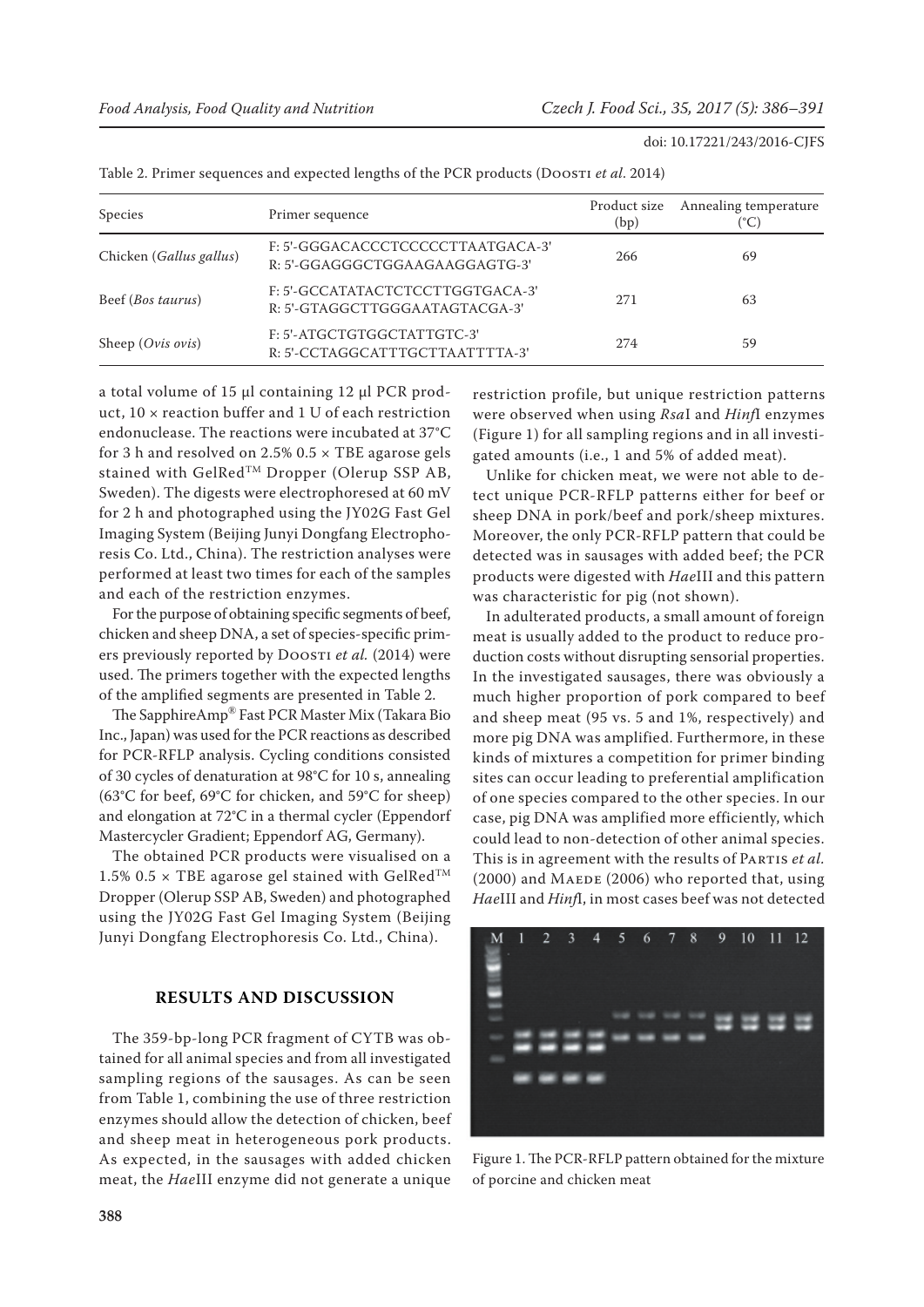when pork was present in meat mixtures. Moreover, PIETSCH and WAIBLINGER (2010) reported that CYTB amplicons of the pig, turkey and chicken are amplified more efficiently than those of cattle and sheep, leading to reduced sensitivities in the mixture. According to the authors, the limit of detection (LOD) of beef in mixtures increases from 2% to around 20% in pork matrices. PARTIS *et al.* (2000) argued that this is a result of differential template amplification, where, depending on the extent to which different DNA templates are amplified, some tissues may go undetected even when present in high concentrations. Differential amplification generally results from primer mismatches that affect the stability of primer-DNA duplexes. To overcome this problem, Maede *et al.* (2006) proposed DNA sequencing of the obtained PCR products when by-products are visible in the PCR-RFLP profile, while MATSUNAGA *et al.* (1999) introduced a reaction with a common forward primer targeting a conserved region of the CYTB gene combined with species-specific reverse primers targeting the variable region of the same gene. The obtained results should then be verified using PCR-RFLP. In contrast to the results of this study, Partis *et al.* (2000) reported that as little as 10% lamb meat could be detected in mixtures using the above enzymes. However, the mixture in their investigation consisted of pork and sheep raw meat, which could lead to more efficient amplification of sheep DNA than in our study. Previous investigations have reported the efficient use of different restriction enzymes for differentiation of different animal species on the basis of the mitochondrial cytochrome b gene (Farag *et al.* 2015; Han *et al.* 2016), the COI gene (HAIDER et al. 2012; SPYCHAJ *et al.* 2016), and 12s RNA (Girish *et al.* 2007; Chen *et al.* 2012). However, most of these investigations were conducted either on mixtures of raw meat, or on meat products which were not submitted to technological operations of smoking, salting, changes of pH etc., where much of the DNA is degraded, leading to a scenario in which the DNA of one species can be amplified more efficiently than that of the other.

Figure 2 shows the PCR products obtained using species-specific primers. PCR amplification revealed 271-, 274-, 149-, and 266-bp-sized fragments in the analysed mixtures.

The results of the species-specific PCR are in agreement with DOOSTI et al. (2014), who were able to detect all these species using specific primers in raw meat and different meat products. In recent years



Figure 2. PCR fragments obtained using chicken-, beefand sheep-specific primers for samples taken from five regions of pork sausages containing 1% and 5% chicken  $(a, b)$ , beef  $(c, d)$ , and sheep  $(e, f)$  meat

there have been a number of studies investigating the use of species-specific primers to discover adulteration in meat products. TARTAGLIA et al. (1998) reported a sensitivity range of 0.125–5% for detecting beef DNA in mixtures using L8129/H8357 specific primers, while GUOLI et al. (1999) found a detection limit of 33.6 fg for raw beef samples. Kesmen *et al.* (2007) amplified different regions of mitochondrial genes using species-specific oligonucleotides for detection of horse, donkey, pig, beef and sheep DNA in cooked sausages and could detected the presence of as little as 0.01 ng DNA of each species. Furthermore, Karabasanavar *et al.* (2014) used species-specific primers targeting the porcine mitochondrial D-loop region and detected pork DNA in amounts of 10 pg. In our investigation, 1 and 5% meat were added to the prepared mixtures, and we were able to detect even as little as 1% of chicken, bovine and ovine DNA in the pork sausages.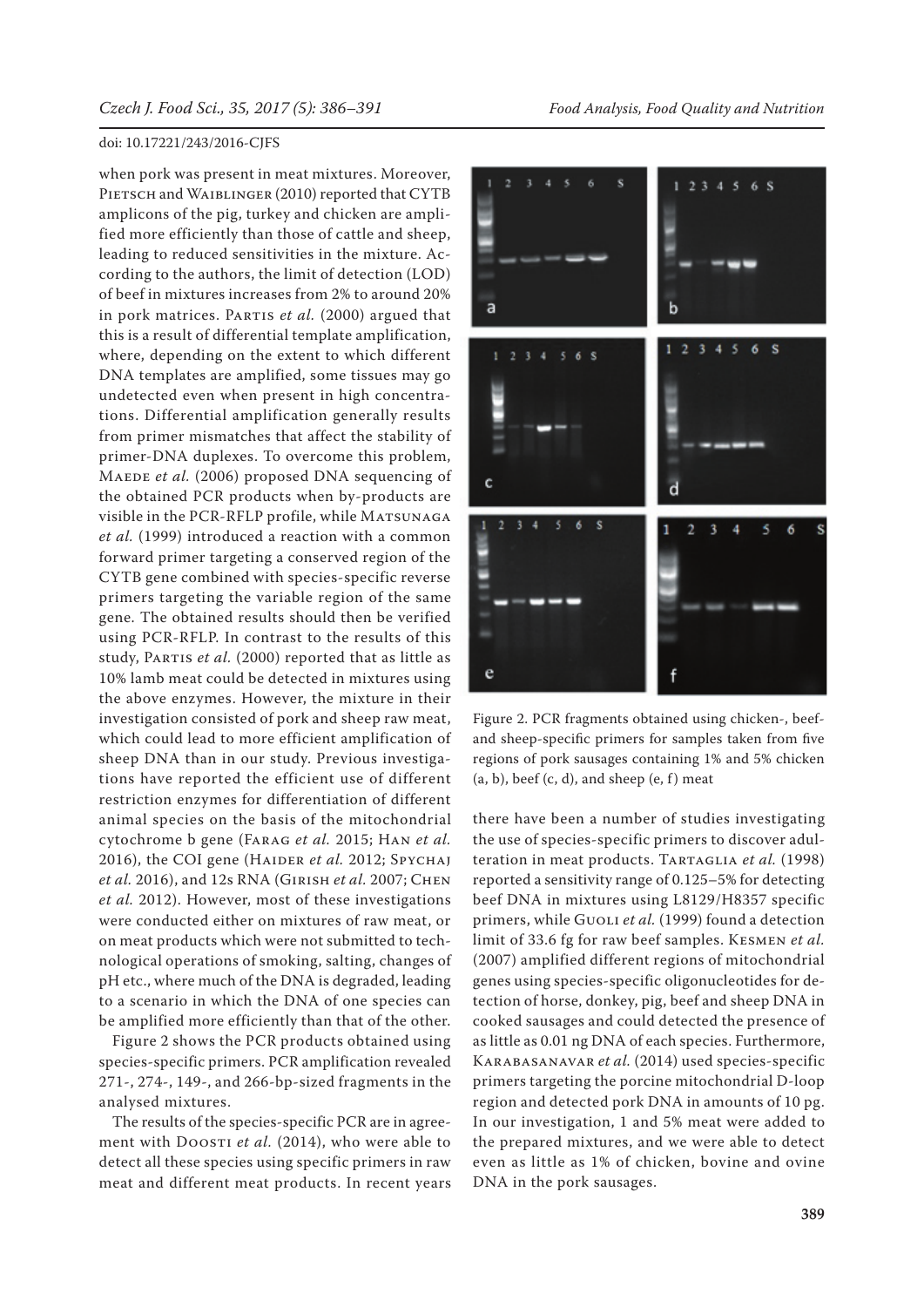### **CONCLUSIONS**

The results of the present study show that PCR is indeed a powerful technique for the control of adulteration in meat products. However, the choice of method for detecting adulteration in fermented dry products is important as the DNA of one species can be amplified more efficiently than that of other species due to higher amounts of starting material present in the product or competition for primer binding sites. In these cases, it is more suitable to use species-specific primers: this method was proven to be both effective and sensitive enough for the discovery of even very low levels of adulteration in fermented dry meat products.

#### **References**

- Ahmed M., El-mezawy A. (2005): Detection of species-specific genetic markers in farm animals by RFLP analysis of cytochrome b gene. Biotechnology in Animal Husbandry, 21 (3–4): 1–11.
- Arslan A., Ilhak I., Calicioglu M., Karahan M. (2005): Identification of meats using random amplified polymorphic DNA (RAPD) technique. Journal of Muscle Foods, 16: 37–45.
- Asensio L., González I., García T., Martín, R (2008): Determination of food authenticity by enzyme-linked immunosorbent assay (ELISA). Food Control, 19: 1–8.
- Chen S.Y., Yao Y.G., Liu Y.P. (2012): Species identification of ten common farm animals based on mitochondrial 12S rRNA gene polymorphisms. Animal Biotechnology, 23: 213–220.
- Di Giuseppe A.M., Giarretta N., Lippert M., Severino V., Di Maro A. (2015): An improved UPLC method for the detection of undeclared horse meat addition by using myoglobin as molecular marker. Food Chemistry, 169: 241–245.
- Djurkin Kušec I., Radišić Ž., Komlenić M., Kušec G. (2015): Comparison of commercial DNA kits and traditional DNA extraction procedure in PCR detection of pork in dry/fermented sausages. Agriculture, 21: 199–203.
- Doosti A., Dehkordi P.G., Rahimi E. (2014): Molecular assay to fraud identification of meat products. Journal of Food Science and Technology-Mysore, 51: 148–152.
- Farag M., Imam T., Dhama K. (2015): Identification of some domestic animal species (camel, buffalo and sheep) by PCR-RFLP analysis of the mitochondrial cytochrome b gene. Advances in Animal and Veterinary Sciences, 3: 136–142.
- Girish P.S., Anjaneyulu A.S.R., Viswas K.N., Santhosh F.H., Bhilegaonkar K.N., Agarwal R.K., Kondaiah N., Nagappa

#### doi: 10.17221/243/2016-CJFS

K. (2007): Polymerase chain reaction–restriction fragment length polymorphism of mitochondrial 12S rRNA gene: a simple method for identification of poultry meat species. Veterinary Research Communications, 31: 447–455.

- Guoli Z., Mingguang Z., Zhijiang Z., Hongsheng O., Qiang L. (1999): Establishment and application of a polymerase chain reaction for the identification of beef. Meat Science, 51: 233–236.
- Haider N., Nabulsi I., Al-Safadi B. (2012): Identification of meat species by PCR-RFLP of the mitochondrial COI gene. Meat Science, 90: 490–493.
- Han S.H., Oh H.S., Cho I.C. (2016): Identifying the species of origin in commercial sausages in South Korea. Journal of Applied Animal Research, 45: 179–184.
- Karabasanavar N.S., Singh S.P., Kumar D., Shebannavar S.N. (2014): Detection of pork adulteration by highly-specific PCR assay of mitochondrial D-loop. Food Chemistry, 145: 530–534.
- Kesmen Z., Sahin F., Yetim H. (2007): PCR assay for the identification of animal species in cooked sausages. Meat Science, 77: 649–653.
- Kesmen Z., Gulluce A., Sahi, F., Yetim H. (2009): Identification of meat species by TaqMan-based real-time PCR assay. Meat Science, 82: 444–449.
- Kumar A., Kumar R.R., Sharma B.D., Gokulakrishnan P., Mendiratta S.K., Sharma D. (2013): Identification of species origin of meat and meat products on the DNA basis: a review. Critical Reviews in Food Science and Nutrition, 55: 1340–1351.
- Matsunaga T., Chikuni K., Tanabe R., Muroya S., Shibata K., Yamada J., Shinmura Y. (1999): A quick and simple method for the identification of meat species and meat products by PCR assay. Meat Science, 51:143–148.
- Maede D. (2006): A strategy for molecular species detection in meat and meat products by PCR-RFLP and DNA sequencing using mitochondrial and chromosomal genetic sequences. European Food Research and Technology, 224: 209–217.
- Martinez I., Yman I.M. (1999): Species identification in meat products by RAPD analysis. Food Research International, 31: 459–466.
- Meyer R., Höfelein C., Lüthy J., Candrian U. (1995): Polymerase chain reaction–restriction fragment length polymorphism analysis: a simple method for species identification in food. Journal of AOAC International, 78: 1542–1555.
- Partis L., Croan D., Guo Z., Clark R., Coldham T., Murby J. (2000): Evaluation of a DNA fingerprinting method for determining the species origin of meats. Meat Science, 54: 369–376.
- Pietsch P., Waiblinger H.U. (2010): Polymerase chain reaction-restriction fragment length polymorphism analysis.